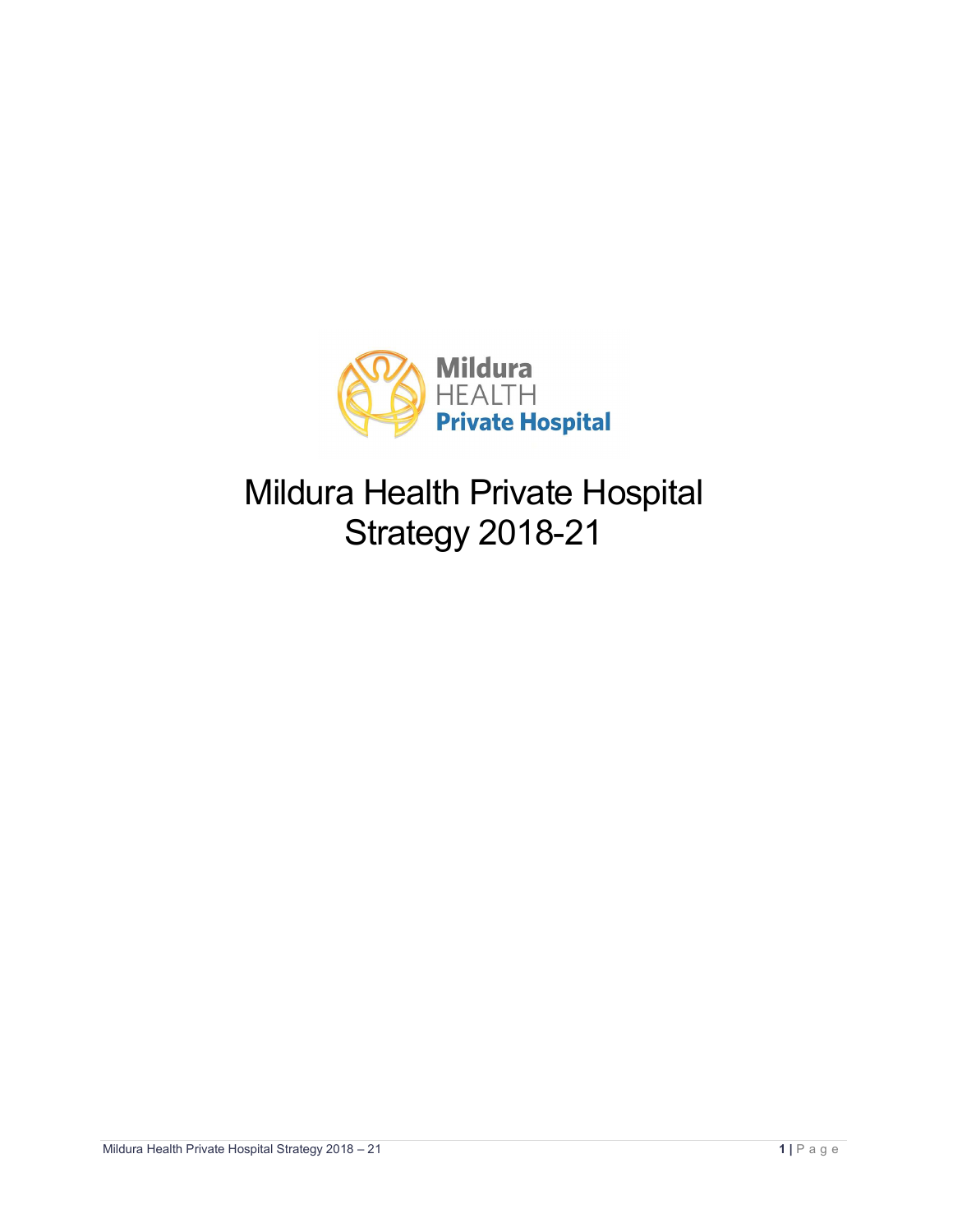

## **Context**

## **Background**

The Mildura Health Private Hospital is a key part of the value-added services provided to the members of the Mildura Health Fund. In October 2017, the Hospital's Committee of Management and leadership team reviewed the performance of the services and identified a number of critical areas where reform was required to enhance the quality and safety of the services provided to customers and improve financial performance. A new Chief Executive Officer was appointed in December 2018 to drive the change.

Within 7 months, significant progress has been made against each of the following identified priorities.

- Improve the efficiency of the Hospital, focusing on theatre utilisation and changing the staff mix,
- Grow medical services through attracting specialities and strengthen medical coverage,
- Evaluate the feasibility of redeveloping the Hospital to meet accreditation requirements and future growth,
- Strengthen the profile of the Hospital in the community, Mildura Health Fund (MHF) and with medical practitioners,
- Develop a patient transfer process with Mildura Base Hospital (MBH).

Of particularly note is the Hospital's success in attracting a range of new visiting specialists. This has the potential to significantly improve the Hospital's revenue in the next financial year, increase theatre utilisation and enable MHF members to access more timely services locally.

## Key external influences

Like all industries, the health sector is experiencing major disruption as technology, connectivity, globalisation, metadata and new business models accelerate change. Some notable changes identified by the leadership team likely to impact hospital service growth and service delivery include:

- More informed patients who are actively engaged at every stage of their health journey, more aware of their rights and expecting high levels of service quality,
- Consumers wanting and expecting more value from their hospital experience,
- Increasing ageing population with a larger number of higher-needs patients,
- Decreasing affordability of private health insurance and greater expectations of what it will offer,
- Milita and expecting high levels of service quality.<br>
mights and expecting high levels of service quality.<br>
 Consumers wanting and expecting more value for miteri hospital experience,<br>
 Increasing adjering population wit Electronic records and wearable technologies bringing patient information to one spot and facilitating new models of care,
	- Changing models of care with upskilling and increasing scope of practice for health professionals,
	- Increased remote access, choice and oversight of all types of medical specialties,
	- More focus and accountability around hospital-acquired complications,
	- Hospital care in the home,
	- Increasing access to metadata, which is informing government policy and sovereign risk.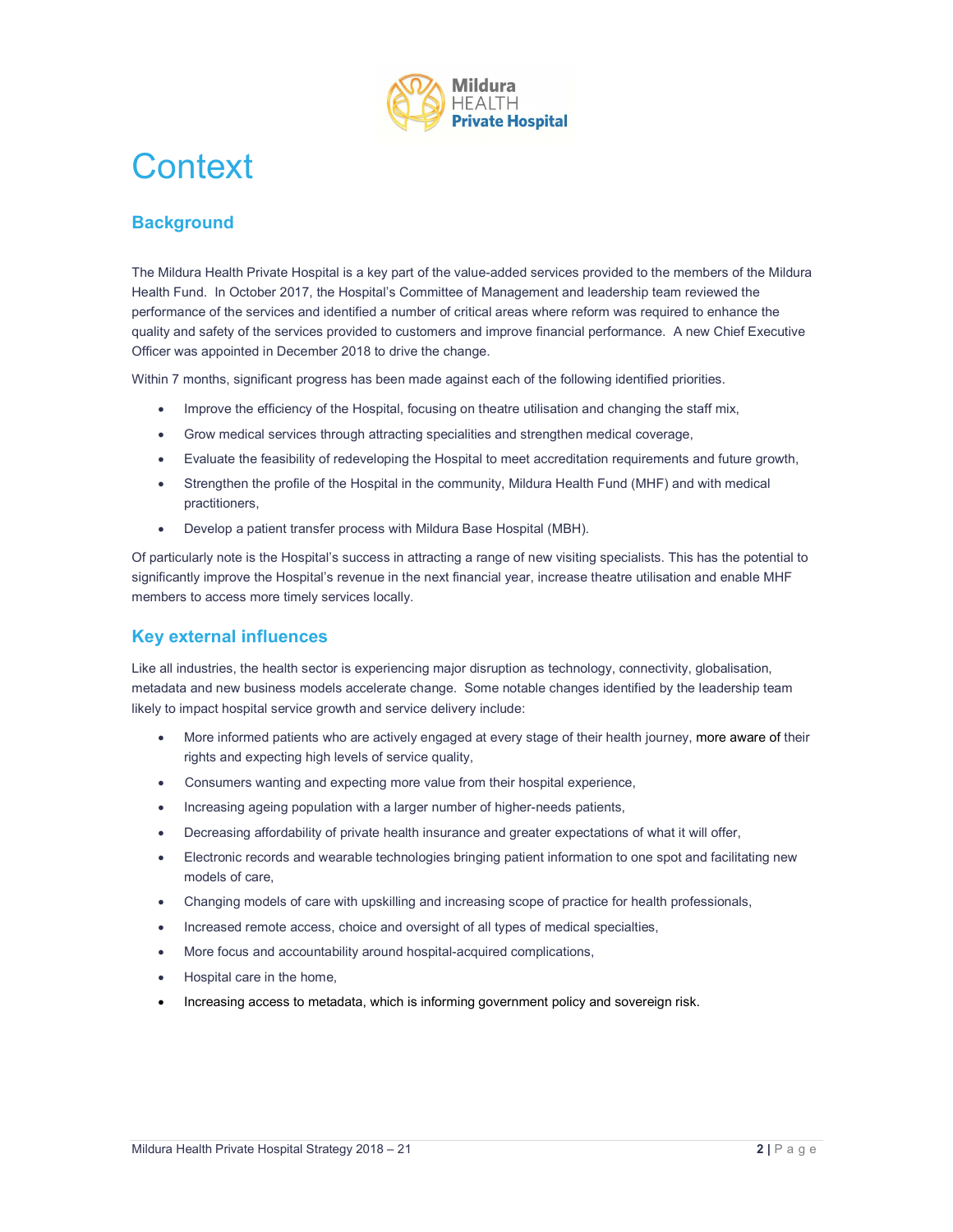

# **Aspirations**

## Our Vision

Your health, your choice

### Our Mission

Providing life-long, exceptional health care when you need it

### Definition of success - next 5-10 years

#### We are part of the vibrant Mildura Healthcare City

- We are the hospital of choice for Sunraysia and beyond for patients, community and health professionals
- We have strong engagement and support from the Mildura community
- We have innovative health delivery
- We have comprehensive medical coverage with established links to multidisciplinary teams
- We are culturally and socially sensitive

#### We treat all patients, from those with minor to the most complex of problems, with outstanding outcomes

- Our contemporary theatres are well used by a diverse range of specialists
- Our research is informing government policy and bringing investment into the region
- We have a holistic Cancer Centre that cares for people from within and outside the region
- We encourage and support patients/and consumers to be fully involved in decisions about their care
- We advocate for patients' rights

#### Our service is profitable and sustainable

- Strong revenue supports expansion of, and re-investment in, the Hospital
- We are an active member of the private hospital community resulting in improved buying power, recruitment, and capacity-building opportunities
- More services and care are provided in patients' homes

#### Values

• Strong revenue supports expansion of, and re-investment in, the Hospital<br>
• We are an active member of the private hospital community resulting in improved buying power, recruitment,<br>
and capacity-building opportuniti To achieve our purpose and vision, our values will guide and motivate our attitudes and actions and be reflected in the Mildura Health Code of Conduct:

Honesty – we act with uncompromising honesty and integrity in everything we do.

**Fairness** – we operate in accordance with the rules and an ethical framework.

Respect for the rights of others – we show respect for the dignity of the individual and mutually respect and value each other.

Independence – we are independent in thought and action and understand the importance of Mildura Health's core responsibility as a good corporate citizen in our community and industry.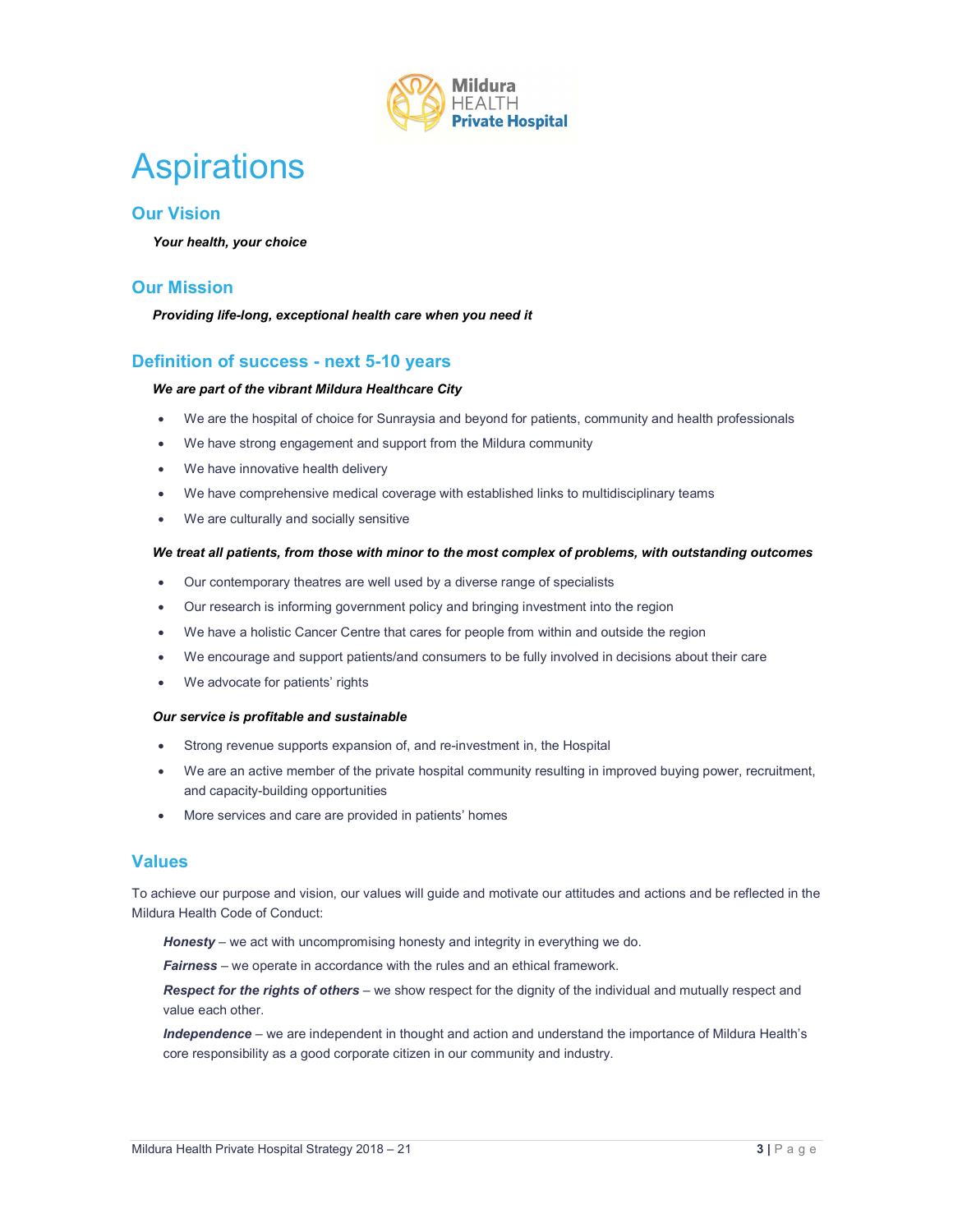

# Strategic Priorities 2018-2021

## Areas of focus

To achieve our vision, mission and success, the organisation will focus and invest in the following strategic priorities:

- 1. Grow medical services including after-care and after-hours coverage
- 2. Grow the existing and emerging health workforce
- 3. Promote the Hospital within and outside our current markets
- 4. Strengthen relationships with the MBH to increase patient flow and sharing of resources
- 5. Renew the assets and infrastructure to meet quality and growth aspirations
- 6. Strengthen patient and consumer engagement in decisions about their health journey
- 7. Expand the cancer care services and facilities

## High-level Implementation Plan

#### STRATEGIC PRIORITY I:

#### Grow medical services including after-care and after-hours coverage

#### Key Strategies

- 1.1 Develop Medical and Surgical Registrar models of care
- 1.2 Secure grant income for a Registrar service
- 1.3 Develop a General Practitioner (GP) and Registrar coverage model of care
- 1.4 Strategically secure additional medical services and practitioners

#### STRATEGIC PRIORITY 2

#### Grow the existing and emerging health workforce

#### Key strategies

- 2.1 Develop an integrated nurse recruitment strategy with the potential for 'visa' skilled nurses, agencies' nurses and a graduate recruitment program
- 2.2 Create more innovative employment attraction and retention initiatives
- Grow the existing and emerging health workforce<br>
Mey strategies<br>
Mey strategies<br>
2.1 Develop an integrated rurse recruitment strategy with the potential for 'visa' skilled nurses, agencies' nurses<br>
and a graduate recruitme 2.3 Upskill current nursing staff through relationships with other health organisations such as the Monash University Skills Lab, La Trobe University and SuniTAFE

#### STRATEGIC PRIORITY 3

#### Promote the Hospital within and outside our current markets

#### Key strategies

- 3.1 Develop a marketing plan which:
	- Targets health fund members and the broader community
	- Promotes new and existing services
	- Promotes plans and progress of new facilities and infrastructure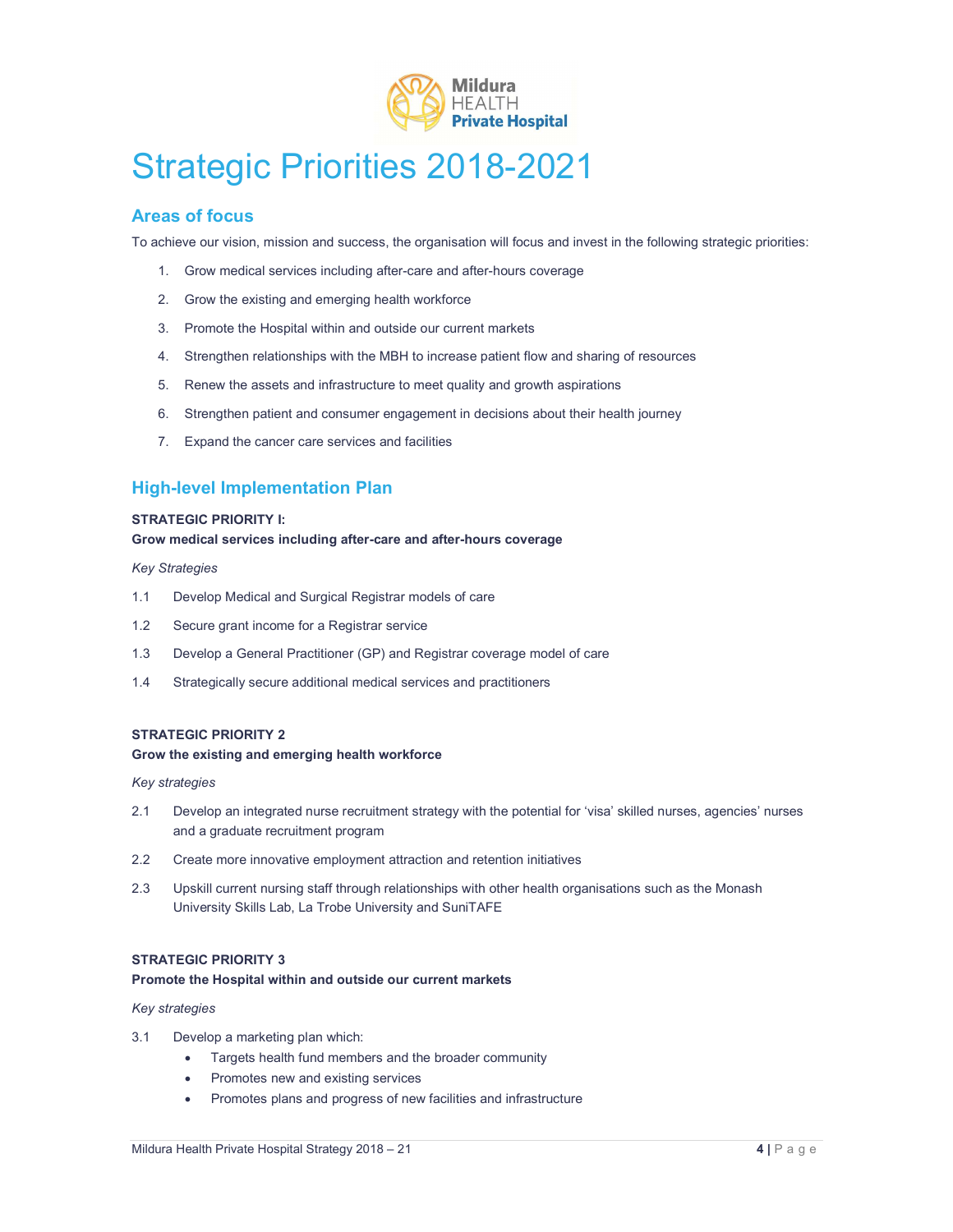

- 3.2 Creates processes and approaches that make it easy for doctors to refer to, and use, the Hospital
- 3.3 Determine the return on investment of targeting self-insured patients

#### STRATEGIC PRIORITY 4

#### Strengthen relationships with the MBH to increase patient flow and sharing of resources

#### Key strategies

- 4.1 Sign a Memorandum of Understanding (MOU) with the Mildura Base Hospital
- 4.2 Establish opportunities for shared resource models to increase buying power
- 4.3 Identify opportunities to attract and share specialists where it is in the best interests of both parties
- 4.4 Establish a regular Clinical Review Committee to ensure good clinical outcomes and governance for patients moving between the services

#### STRATEGIC PRIORITY 5

#### Renew the assets and infrastructure to meet quality and growth aspirations

#### Key strategies

- 5.1 Complete the Hospital's masterplan and a purpose-built cancer facility
- 5.2 Present the concept design and costing to the Board for assessment and determine the preferred masterplan option
- 5.3 Deliver the agreed strategic infrastructure plan
- 5.4 Achieve AS 4187:2014 CSSD sterilisation and infection control standards

#### STRATEGIC PRIORITY 6

#### Strengthen patient and consumer engagement in decisions about their health journey

Key strategies

- 
- 6.1 Establish a Consumer Focus Group<br>6.2 Improve patient/consumer health literacy through collaboration with current providers
- 6.3 Progress the electronic health record
- 6.4 Strengthen the clinical handover process
- 6.1 Establish a *Consumer Focus Group*<br>6.2 Improve patient/consumer health literacy through collaboration with current providers<br>6.3 Progress the electronic health record<br>6.5 Strangthen the clinical analover process<br>6.5 Co 6.5 Complete advanced care planning and identified clinical approaches before patients are admitted for surgery

#### STRATEGIC PRIORITY 7

#### Expand the cancer care service and facilities

#### Key strategies

- 7.1 Build patient accommodation for patients and carers
- 7.2 In collaboration with the Icon Group, establish a sustainable service model
- 7.3 Design and continuously improve the journey for the cancer patient and their carer